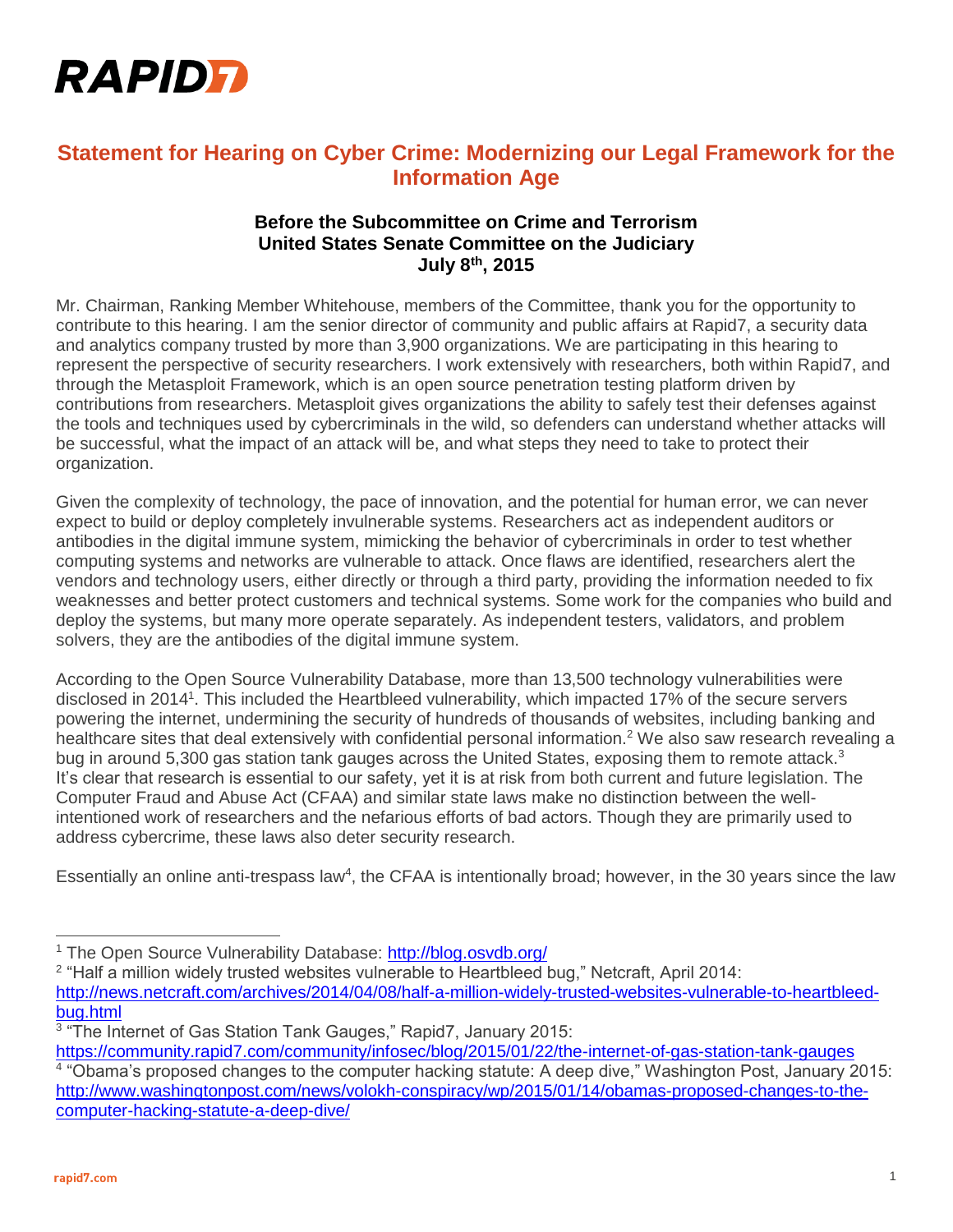

was first enacted, technology has changed a great deal and the vagueness of the statutory language has become an increasingly big problem for the security research community. Today we see the statute being applied inconsistently by the courts, and unpredictably by prosecutors. The lack of clear definitions and boundary lines creates uncertainty over whether well-meaning research efforts will violate the law. This murkiness deters researchers from engaging in independent research projects, or disclosing accidental discoveries to those who can fix them.

This unfortunate effect is exacerbated by the law containing both criminal penalties and a private cause of action. Technology providers that fear the reputational fallout from a vulnerability disclosure use the threat of a lawsuit as a stick to scare researchers away. This is a worryingly common occurrence as many technology providers focus on the short-term impact to their business, and view independent researchers as trouble makers.

For example, a researcher found a flaw in an interactive toy designed to enable people to communicate with young children. Users were only supposed to be able to communicate with the child once approved by the child's parents, but the bug meant anyone could start talking to the child without their parents' knowledge. In addition, the system would send out information on the child including their name, age and location. When the researcher disclosed his findings to the toy's manufacturer, they threatened legal action. The researcher persevered and eventually the issues were addressed; however, the stress of the experience left the researcher wary of conducting further research.

While the majority of legal threats to researchers come from technology providers, they are not the most frightening concern. A researcher that worked on an internet scanning project that revealed vulnerabilities affecting tens of millions of routers in homes and offices around the U.S. faced the possibility of criminal prosecution. The project involved scanning publicly accessible assets on the internet and revealed important issues such as a bug that could be used to blow up buildings. This was disclosed to the technology vendors and infrastructure operators through the CERT Coordination Center<sup>5</sup> so they could be addressed. Despite the FBI determining that the research project was bona fide and valuable, the prosecutor thought it might be a violation of a state law that is similar to the CFAA. Eventually the prosecutor did drop the investigation; however, facing jail time understandably shook the researcher's confidence, and he ended the project and took a break from research altogether – not an outcome that makes any of us safer.

One of the problems this example highlights is the inconsistency with which these cases are brought, and the challenges presented by the complexity of them. Few prosecutors are actually experts in computer crimes, particularly at the state level, yet cybercrime convictions have become an appealing way to move ahead. This may encourage some to pursue prosecutions that penalize the people who are actually trying to make us more secure.

These are just two example; there are many more. When researchers suffer legal threats, it is not just them or security companies that lose; we all do. I assure you that criminals are looking for these bugs and will take advantage of them, so we need the expertise of researchers to help us protect ourselves. Ignorance is not bliss, it is insecurity. Chilling security research means we won't know what we don't know, and we cannot address issues until we become aware of them.

Yet for all the discussion around cybersecurity legislation, this is not a problem being addressed yet. Most discussions around updating the CFAA focus on extending its application and making penalties more stringent. Penalties are certainly an important part of deterring crime, particularly domestically within the U.S., but they

 $\overline{a}$ 

<sup>5</sup> CERT Coordination Center:<https://www.cert.org/about/>